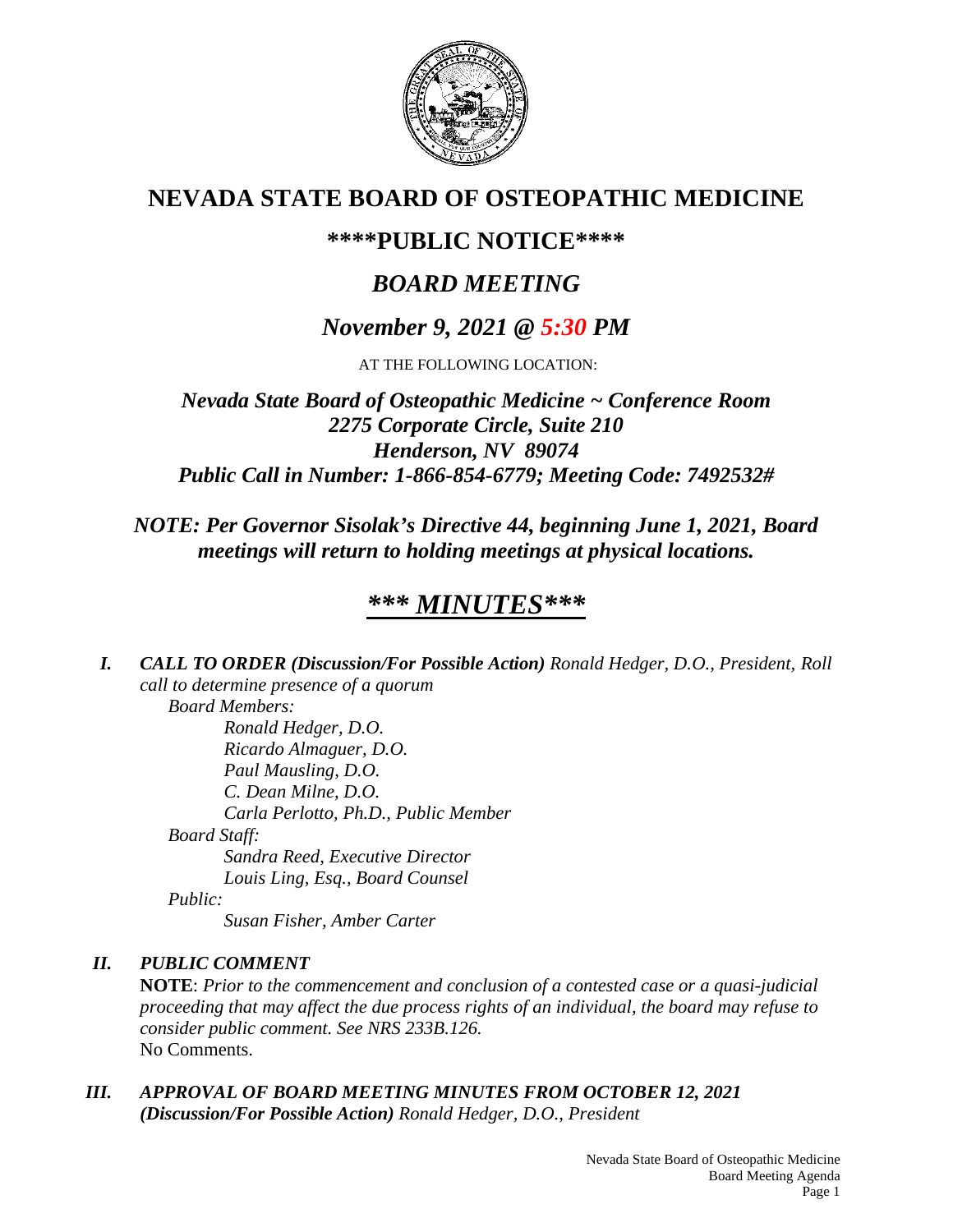Dr. Milne made a motion to approve the minutes from October 12, 2021; seconded by Dr. Perlotto. There being no discussion, the minutes were approved by the Board.

### *IV. CONSENT AGENDA TO GRANT LICENSURE FOR OSTEOPATHIC PHYSICIANS, PHYSICIAN ASSISTANTS, SPECIAL EVENT AND SPECIAL LICENSES*

*(Discussion/For Possible Action) Ronald Hedger, D.O., President Under this item the Board may consider the recommendations of the Executive Director and/or President/Vice President to grant licensure to the below listed applicants. The Board may remove any applicant's name from the consent motion, but may not discuss the contents of the application for licensure without the applicant present following proper notice pursuant to the open meeting law.*

| <b>Osteopathic Physician Name</b> | <b>Specialty</b>             |
|-----------------------------------|------------------------------|
| Juan Borja, D.O.                  | <b>Family Medicine</b>       |
| Sean Kandel, D.O.                 | Internal Medicine            |
| Mark Merlin, D.O.                 | <b>Emergency Medicine</b>    |
| Quynhvy Ta, D.O.                  | <b>Emergency Medicine</b>    |
| <b>Physician Assistant</b>        | <b>Supervising Physician</b> |
| J Brian Allen, PA-C               | Daniel Jones, D.O.           |
| Norman Dockins, PA-C              | Carlo Ponti, D.O.            |
| Rebecca Goodspeed, PA-C           | Daniel Jones, D.O.           |

*Taylor Stinnett, PA-C Eric Wikler, D.O.*

Dr. Milne made a motion to approve the licensees as written; seconded by Dr. Mausling. There being no discussion, the Board approved licensure.

#### *V. CONSIDERATION/ACTION REGARDING A POLICY ADDRESSING OSTEOPATHIC PHYSICIANS AND PHYSICIAN ASSISTANTS WHO ENGAGE IN DISINFORMATION, MISINFORMATION, OR USE OF INFORMATION THAT MAY NOT OR IS NOT MEDICALLY VALID, (Discussion/For Possible Action) Swadeep Nigam, MSc, MBA, Secretary-Treasurer*

Mr. Nigam, Dr. Perlotto, and Ms. Reed worked with Mr. Ling to draft a policy addressing misinformation and disinformation by the Board's licensees for Board to review. The Board discussed the relevance of the policy. Dr. Hedger indicated much of what is written in the policy is addressed in current statutes. Dr. Perlotto indicated it would be helpful to have a policy in unison with various state and national entities to address the misinformation problem. After much discussion, Dr. Hedger made a motion to not approve the policy at this time, as it may be revisited at a later time with physician involvement; seconded by Dr. Almaguer. The motion passed, with Dr. Perlotto opposed.

### *VI. EXECUTIVE DIRECTOR'S REPORT*

- *a. Financial Statements* Ms. Reed noted financials are higher than last year, as new licensees numbers continue to increase.
- *b. Licensing* See above.

### *VII. LEGAL REPORT (Discussion/For Possible Action) by Louis Ling, Board Counsel*

Mr. Ling reported that the lawsuit from a former employee appears to be finished. The State Supreme Court dismissed the case, and the plaintiff did not seek rehearing or reconsideration by the deadline. Ms. Reed noted that DAG Justin Taruc is moving to a new position within the State and will no longer be working with the Board. There will soon be a new DAG assigned.